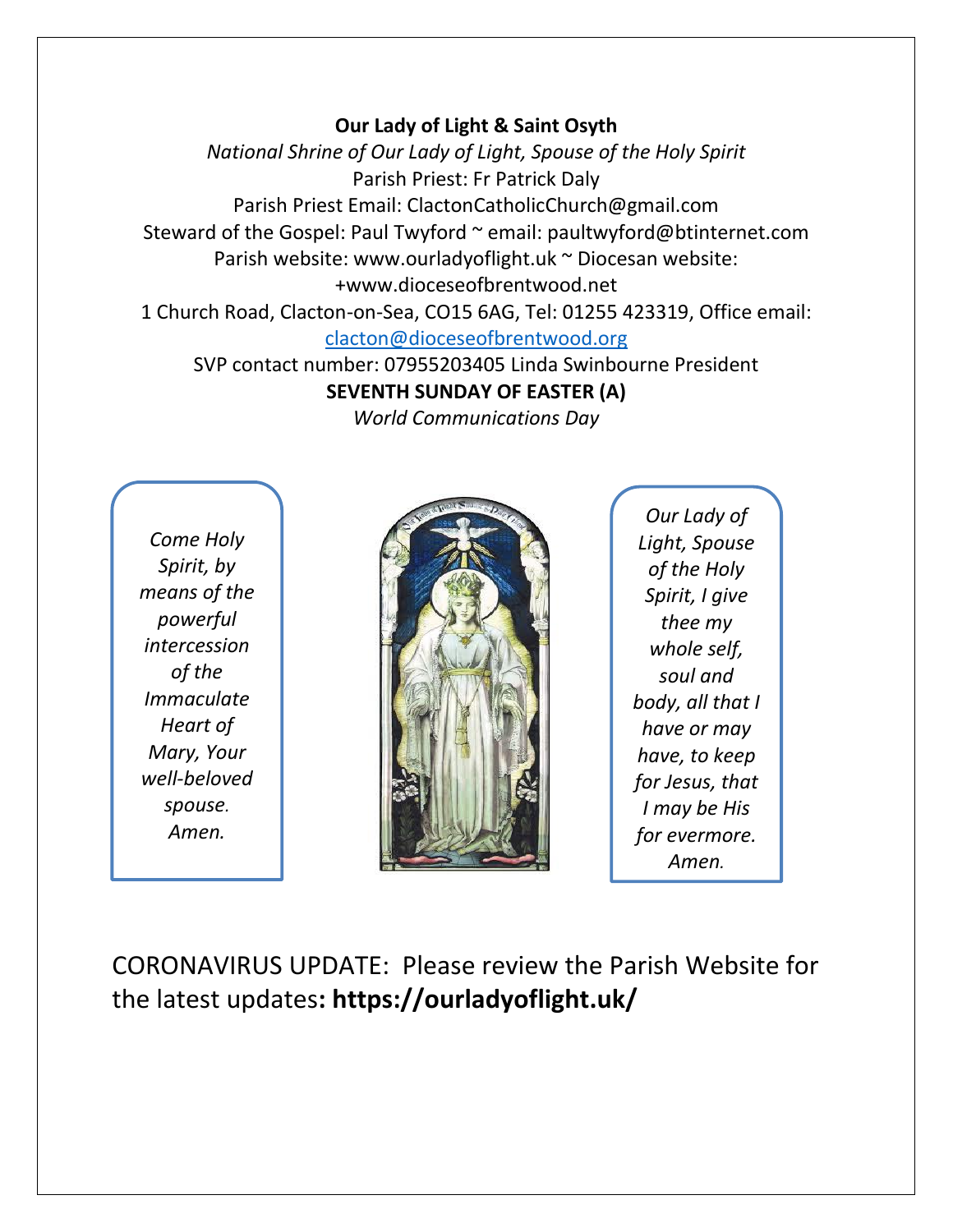## **John 17:1-11**

This Sunday's Gospel is from what is called 'The Priestly Prayer of Christ'. This prayer was said by Jesus in the presence of His disciples, immediately before His arrest and execution. Jesus was fully aware of the death that He was about to endure on Good Friday. Jesus intercedes for His disciples and for all who would follow Him in the Christian faith.

Jesus prays, "Father, the hour has come: glorify your Son so that your Son may glorify you". The glory that Jesus was referring to was His crucifixion. Jesus was to be glorified in a death reserved for the worst criminal. He was to be glorified in pain, suffering, humiliation, abandonment, and loneliness. It is beyond our comprehension, that the Lord and God of the universe should consent to such a death. God's love for us is beyond our comprehension. St Paul in 1 Corinthians said, 'The language of the cross may be illogical to those who are not on the way to salvation but those of us who are on the way see it as God's power to save'.

Jesus Christ is the mediator of the New Covenant. He is the perfect High Priest who sits at the right-hand of the throne of the divine Majesty in heaven. The Letter to the Hebrews tells us, 'He has entered the sanctuary once and for all, taking with Him not the blood of goats and bull calves, but His own blood, having won an eternal redemption for us'. He is 'the Lamb of God, who takes our sins away'. Through His perfect sacrifice on Calvary, Jesus has paid the price for all sin. He has defeated sin and Death. The gates of Paradise were closed through the sin of Adam and Eve. The gates of Paradise are now opened through the perfect obedience of Jesus and His Mother Mary. Jesus Christ is the First Advocate for humanity. He never ceases to intercede for us before His Father in heaven. His Passion took place historically on earth. The healing effect of His Passion continues both on earth and in heaven for eternity. This is the New Covenant.

His death on Calvary released an ocean of love and mercy. There is no sin that cannot be forgiven through His sacrifice. We simply have to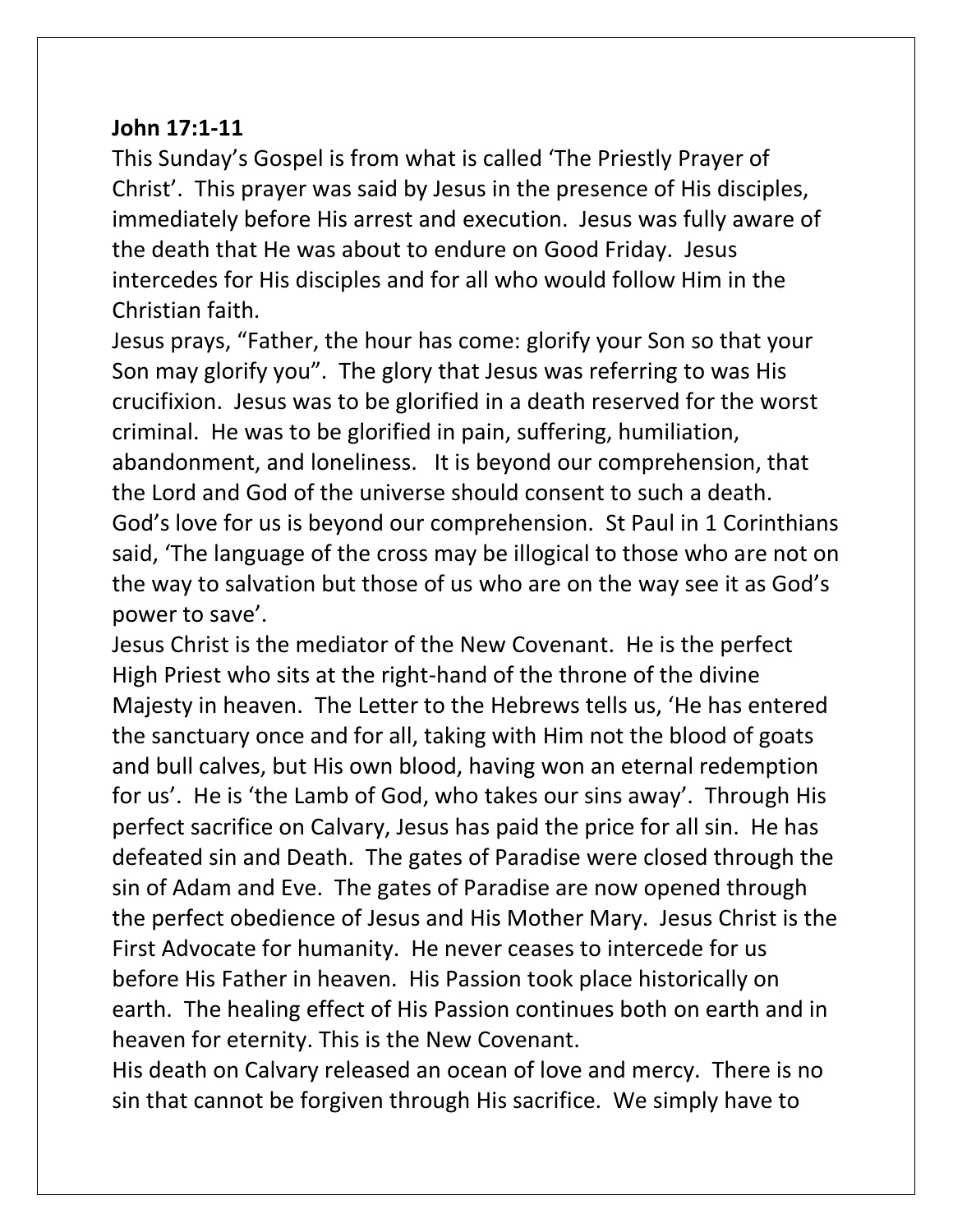approach Our Lord Jesus Christ in humility and repentance to receive His healing love. We simply must approach the foot of the Cross on our knees. There cannot be any Resurrection without the Cross. As Christians we follow Jesus to the Cross in the knowledge that we also follow Him to the Resurrection.

FUNERALS: The following funeral is taking place next week: Thursday 28th May: Patrick Humphreys Dec'd. Please pray for the repose of his soul and for the support of his grieving family.

PARISH FEAST OF OUR LADY OF LIGHT SPOUSE OF THE HOLY SPIRIT ON SATURDAY 30TH MAY: I would like to invite every parishioner to say 'The Daily Offering' at the foot of this Newsletter, together with a Decade of the Rosary at 3.00 pm on Saturday to celebrate our spiritual inheritance and to petition Our Lady of Light for the ending for the COV19 pandemic.

PENTECOST SUNDAY ROSARY RALLY RELAY: You are invited to join Bishop Alan in praying the Rosary at 11.00. The Bishop's prayers will be live streamed on:<http://wickfordcatholic.com/live-streaming/> This is a national prayer initiative.

# OFFERTORY COLLECTION / DONATIONS

Offerings can be made by standing order or electronic payments using the following details: **Bank Title: Catholic Church Clacton-on-Sea, Sort Code 401322, Account Number: 41020463** or by debit card using the donation button on our website. Members of the gift-aid scheme should quote their name and gift aid number in the Reference. Thank you for your support. Fr Patrick.